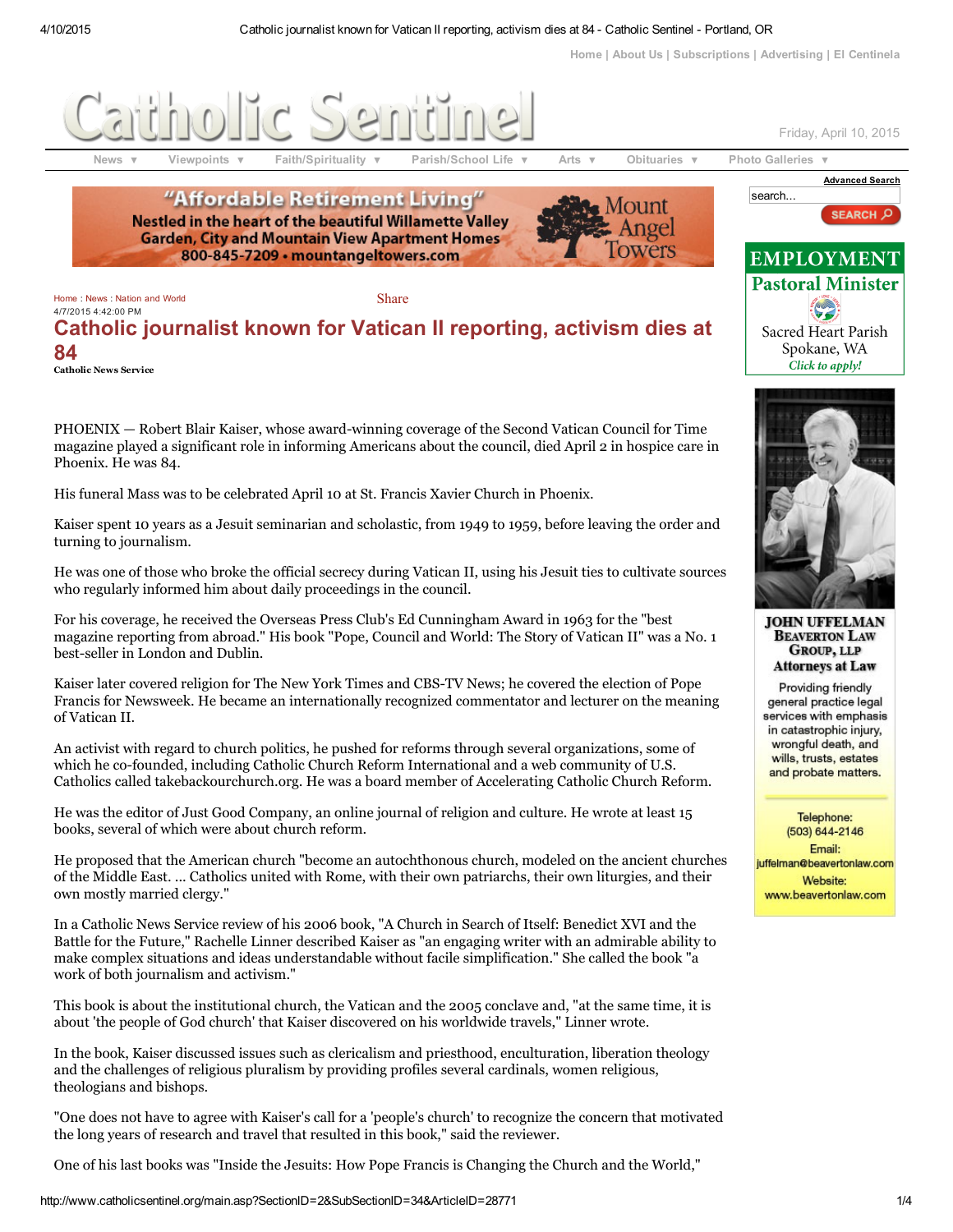4/10/2015 Catholic journalist known for Vatican II reporting, activism dies at 84 Catholic Sentinel Portland, OR

[published](http://www.catholicsentinel.org/main.asp?SectionID=18&SubSectionID=302) in 2014, and an obituary in the National Catholic Reporter said in his final months, Kaiser [continued](http://www.catholicsentinel.org/main.asp?SectionID=18&SubSectionID=301) to write, with "a computer on his chest" while he was "hooked up to oxygen."

NCR's [Thomas](http://www.catholicsentinel.org/main.asp?SectionID=18&SubSectionID=300) Fox said he was writing an epilogue for a book by Kaiser to be published in June: "Whistle: Tom Doyle's [Steadfast](http://www.catholicsentinel.org/main.asp?SectionID=18&SubSectionID=299) Witness for Victims of Clerical Sexual Abuse," about a Dominican priest who for 40 [years,](http://www.catholicsentinel.org/main.asp?SectionID=18&SubSectionID=298) Fox said, has been one of the church's most outspoken critics of clergy sex abuse.

Kaiser is [survived](http://www.catholicsentinel.org/main.asp?SectionID=18&SubSectionID=297) by a daughter, a son and grandchildren.

## Article [Comment](http://www.catholicsentinel.org/main.asp?SectionID=18&SubSectionID=289) Submissions

Submit your [comments,](http://www.catholicsentinel.org/main.asp?SectionID=18&SubSectionID=287) please.

Comments are reviewed before being posted to the site. Comments must use respectful language and address the story. [Comments](http://www.catholicsentinel.org/main.asp?SectionID=18&SubSectionID=286) are not posted immediately to the site. The site editor may edit content for appropriateness. There may be a delay of 2448 hours. [Comments](http://www.catholicsentinel.org/main.asp?SectionID=18&SubSectionID=285) may also be considered to appear as letters in our print edition, unless the writer specifices no.

Note: All [information](http://www.catholicsentinel.org/main.asp?SectionID=18&SubSectionID=284) on this form is required. Your telephone number is for our use only, and will not be attached to your comment.

## [Submit](http://www.catholicsentinel.org/main.asp?SectionID=18&SubSectionID=282) an Article Comment

| First Name:<br>Required |                                                       |
|-------------------------|-------------------------------------------------------|
| Last Name:<br>Required  |                                                       |
| Telephone:<br>Required  |                                                       |
| Email:<br>Required      |                                                       |
| Comment:<br>Required    |                                                       |
| Passcode:<br>Required   | Click here to see a new mix of characters.            |
|                         | This is an anti-SPAM device. It is not case sensitive |



reu REMENT COMMUNITY



Submit | Reset





Serving the Oregon Catholic Community for 110 Years www.kaufersonline.com